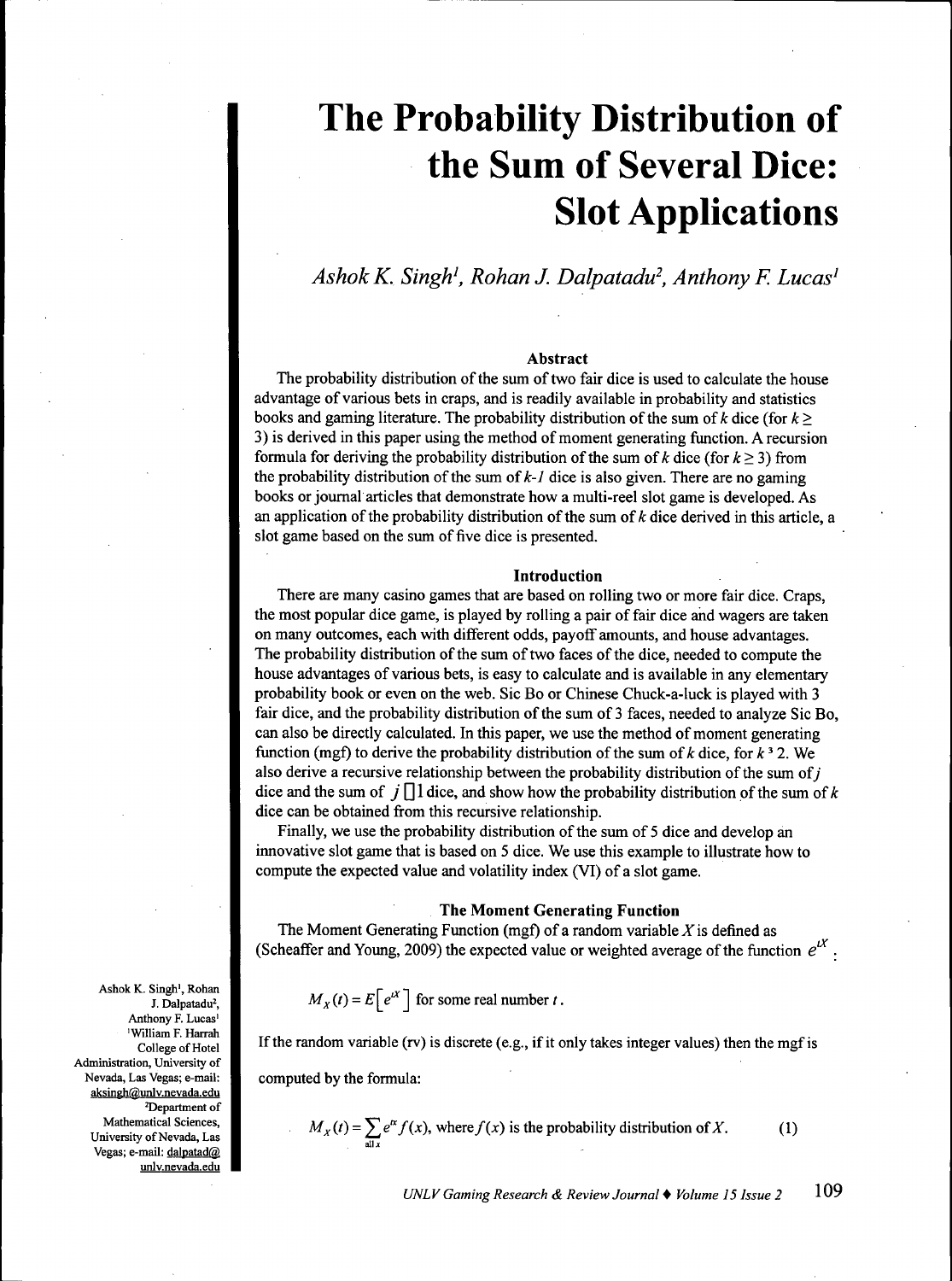Whereas, if the rv X is continuous *(i.e.,* if it can take any value inside a real interval), then the mgf is computed by the formula:

$$
M_X(t) = \int_{-\infty}^{+\infty} e^{tx} f(x) dx
$$
, where  $f(x)$  is the probability density function of X. (2)

The mgf of a probability distribution is unique, *i.e.,* there exists a one-to-one correspondence between the probability distribution and its mgf. Suppose a discrete rv *X* has the probability distribution:

$$
f(x_j) = P(X = x_j) = p_j, \ j = 1, 2, \dots, k.
$$

Then its mgf is:

$$
M_X(t) = p_1 e^{tx_1} + p_2 e^{tx_2} + \dots + p_k e^{tx_k}.
$$

In other words, if the rv X has the mgf:  $M_X(t) = p_1 e^{tx_1} + p_2 e^{tx_2} + ... + p_k e^{tx_k}$ ,

then its probability distribution is:  $f(x_j) = P(X = x_j) = p_j$ ,  $j = 1, 2, ..., k$ . (3)

The mgf, as the name suggests, is used to compute the moments (such as the mean and variance) in one of two ways:

(a) The k-th moment  $E[X^k]$  can be obtained by finding the *k-th* derivative of the mgf with respect to *t* at the origin  $t = 0$ :

$$
E[X^k] = \frac{d^k M_X(t)}{dt^k}\bigg|_{t=0}
$$

(b) The k-th moment  $E[X^k]$  can be obtained by expanding the mgf as a Taylor

series and finding the coefficient of the term  $\frac{1}{x}$ :  $\kappa$  !

$$
M_X(t) = 1 + tE[X] + \frac{t^2}{2!}E[X^2] + \frac{t^3}{3!}E[X^3] + ... + \frac{t^k}{k!}E[X^k] + ...
$$
  

$$
E[X^k] = \text{coefficient of } \frac{t^k}{k!} \text{ in the series expansion.}
$$

Once the moments  $E[X]$  and  $E[X^2]$  have been calculated, the variance of the rv can be computed by the well-known formula:

$$
Var(X) = E[X^2] - \{E[X]\}^2.
$$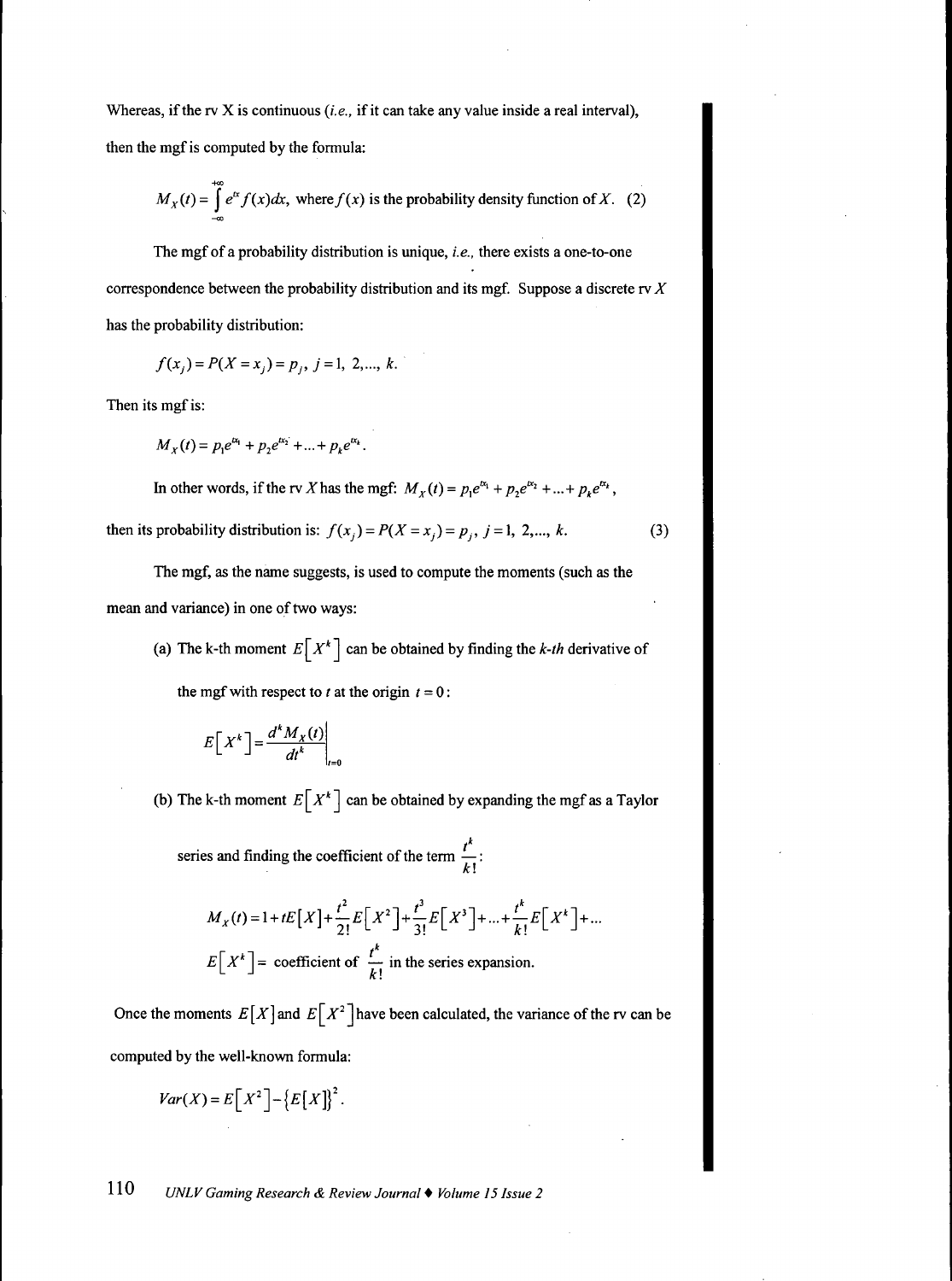*The Probability Distribution of the Sum of Several Dice: Slot Applications*

$$
M_X(t) = 1 + tE[X] + \frac{t^2}{2!}E[X^2] + \frac{t^3}{3!}E[X^3] + ... + \frac{t^k}{k!}E[X^k] + ...
$$
  

$$
E[X^k] = \text{coefficient of } \frac{t^k}{k!} \text{ in the series expansion.}
$$

Once the moments  $E[X]$  and  $E[X^2]$  have been calculated, the variance of the rv can be computed by the well-known formula:

$$
Var(X) = E[X^2] - \{E[X]\}^2.
$$

### **The Probability Distribution of the Sum of** *k* **Dice**

Consider the experiment of rolling *k* fair dice, and let *X¡* represents the number that comes up when *i-th* fair die is rolled,  $i = 1, 2, \dots, k$ . In this paper, we derive the probability distribution of the sum X. The probability distribution of each  $X_i$  is given by:

$$
f(x) = \begin{cases} \frac{1}{6} & x = 1, 2, \dots, 6 \\ 0 & \text{otherwise} \end{cases}
$$

and its moment generating function *(mgf)* is:

$$
M_{X_i}(t) = E(e^{tX_i}) = \frac{1}{6} \Big( e^t + e^{2t} + e^{3t} + \cdots + e^{6t} \Big).
$$

Since the random variables  $X_1, X_2, ..., X_k$  are independent, the *mgf* of the sum *S* is:

$$
M_{S}(t) = E\left[e^{tX}\right] = E\left[e^{t(X_{1} + \dots + X_{k})}\right] = \prod_{i=1}^{k} E\left[e^{tX_{i}}\right]
$$

$$
= \prod_{i=1}^{k} \left[\frac{1}{6}\left(e^{t} + e^{2t} + \dots + e^{6t}\right)\right].
$$

$$
M_{S}(t) = \frac{1}{6^{k}}\left(e^{t} + e^{2t} + \dots + e^{6t}\right)^{k}.
$$
(4)

We can now expand the right hand side of the expression in (4), and obtain the probability distribution of  $X$  by using result (3). This is illustrated for the cases where the value of  $k$  is: 2, 3, 4, and 5.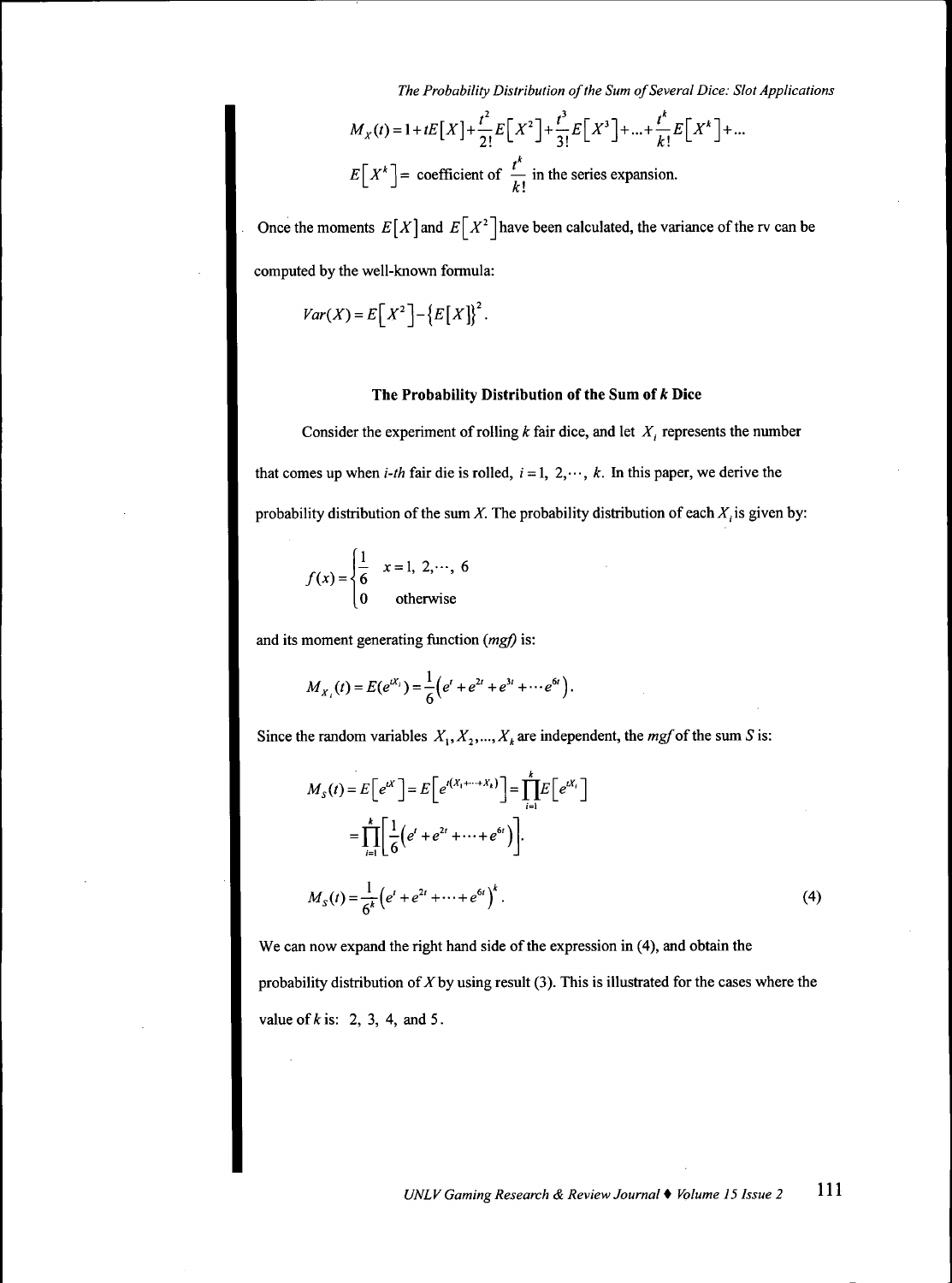*Sum of 2 fair dice*  $(k = 2)$ 

$$
M_x(t) = \frac{1}{6^2} \left( e^t + e^{2t} + \dots + e^{6t} \right)^2
$$
  
= 
$$
\frac{1}{36} \left( e^{2t} + 2e^{3t} + 3e^{4t} + 4e^{5t} + 5e^{6t} + 6e^{7t} + 5e^{8t} + 4e^{9t} + 3e^{10t} + 2e^{11t} + e^{12t} \right).
$$

Which, from result  $(3)$ , is the  $mgf$  of the following probability distribution.

| Table 1: Probability distribution of the sum of 2 fair dice |
|-------------------------------------------------------------|
|-------------------------------------------------------------|

| ∼    |    |         |    |    |    |                 |    |                 | 10. |    | 12 |
|------|----|---------|----|----|----|-----------------|----|-----------------|-----|----|----|
| f(x) | 36 | ◠<br>36 | 36 | 36 | 36 | $\overline{36}$ | 36 | $\overline{36}$ | 36  | 36 | 36 |

This is the probability distribution of the sum of two fair dice.

The mgf  $M_X(t)$  of the sum *S* for  $k = 3, 4, 5$  is similarly obtained from equation (4):

*Sum of 3 fair dice (k =* 3)

$$
M_X(t) = \frac{1}{6^3} \left( e^t + e^{2t} + \dots + e^{6t} \right)^3
$$
  
= 
$$
\frac{1}{216} \left( e^{3t} + 3e^{4t} + 6e^{5t} + 10e^{6t} + 15e^{7t} + 21e^{8t} + 25e^{9t} + 27e^{10t} \right)
$$
  
= 
$$
\frac{1}{216} \left( e^{3t} + 3e^{4t} + 6e^{5t} + 10e^{6t} + 15e^{7t} + 21e^{8t} + 10e^{15t} + 6e^{16t} + 3e^{17t} + e^{18t} \right)
$$
 (5)

*Sum of 4 fair dice*  $(k = 4)$ 

$$
M_X(t) = \frac{1}{6^4} \left( e^t + e^{2t} + e^{3t} + e^{4t} + e^{5t} + e^{6t} \right)^4
$$
  
= 
$$
\frac{1}{1296} \left( \frac{e^{4t} + 4e^{5t} + 10e^{6t} + 20e^{7t} + 35e^{8t} + 56e^{9t} + 80e^{10t} + 104e^{11t} + 125e^{12t} + 140e^{13t} + 146e^{14t} + 140e^{15t} + 125e^{16t} + 104e^{17t} + 80e^{18t} + 56e^{19t} + 35e^{20t} + 20e^{21t} + 10e^{22t} + 4e^{23t} + e^{24t} \right)
$$
(6)

*Sum of 5 fair dice*  $(k = 5)$ 

$$
M_{X}(t) = \frac{1}{6^{5}} \left( e^{t} + e^{2t} + e^{3t} + e^{4t} + e^{5t} + e^{6t} \right)^{5}
$$
\n
$$
= \frac{1}{7776} \begin{pmatrix} e^{5t} + 5e^{6t} + 15e^{7t} + 35e^{8t} + 70e^{9t} + 126e^{10t} + 205e^{11t} + 305e^{12t} + 420e^{13t} + 540e^{14t} + 651e^{15t} + 735e^{16t} + 780e^{17t} + 7376e^{18t} + 735e^{18t} + 651e^{20t} + 540e^{21t} + 420e^{22t} + 305e^{23t} + 205e^{24t} + 126e^{25t} + 70e^{25t} + 35e^{27t} + 15e^{28t} + 5e^{29t} + e^{30t} \end{pmatrix}
$$
\n(7)

The probability distributions of the sum S for  $k = 3$ , 4, and 5 are easily obtained from the above expressions for mgf, and result (3). Table 2 shows the probability distributions of the sum of  $k$  dice for  $k = 3$ , 4, and 5.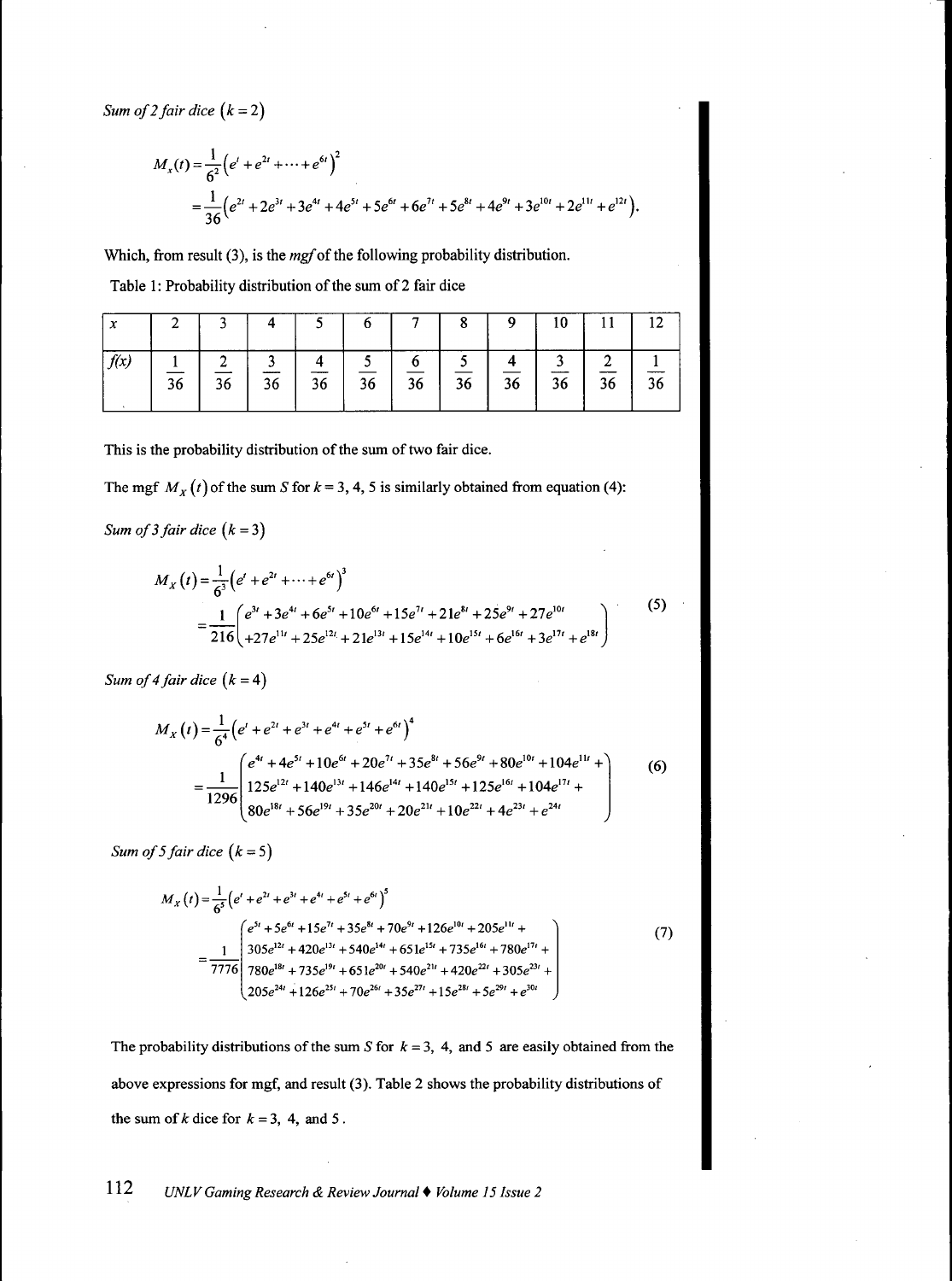|                           | $k=3$          |                         | $k=4$    | $k=5$                   |          |  |
|---------------------------|----------------|-------------------------|----------|-------------------------|----------|--|
| Sum x                     | f(x)           | Sum $x$                 | f(x)     | Sum $\overline{x}$      | f(x)     |  |
| $\overline{\overline{3}}$ | 1/216          | $\overline{\mathbf{4}}$ | 1/1296   | $\overline{\mathbf{5}}$ | 1/7776   |  |
| $\overline{4}$            | 3/216          |                         | 4/1296   | $\overline{6}$          | 5/7776   |  |
| $\overline{5}$            | $\sqrt{6/216}$ | $\overline{6}$          | 10/1296  | $\overline{7}$          | 15/7776  |  |
| $\overline{6}$            | 10/216         | $\overline{7}$          | 20/1296  | $\overline{8}$          | 35/7776  |  |
| $\overline{7}$            | 15/216         | $\overline{8}$          | 35/1296  | $\overline{9}$          | 70/7776  |  |
| $\overline{8}$            | 21/216         | $\overline{9}$          | 56/1296  | $\overline{10}$         | 126/7776 |  |
| $\overline{9}$            | 25/216         | $\overline{10}$         | 80/1296  | $\overline{11}$         | 205/7776 |  |
| $\overline{10}$           | 27/216         | $\overline{11}$         | 104/1296 | $\overline{12}$         | 305/7776 |  |
| $\overline{11}$           | 27/216         | $\overline{12}$         | 125/1296 | $\overline{13}$         | 420/7776 |  |
| $\overline{12}$           | 25/216         | $\overline{13}$         | 140/1296 | $\overline{14}$         | 540/7776 |  |
| $\overline{13}$           | 21/216         | $\overline{14}$         | 146/1296 | $\overline{15}$         | 651/7776 |  |
| $\overline{14}$           | 15/216         | 15                      | 140/1296 | $\overline{16}$         | 735/7776 |  |
| $\overline{15}$           | 10/216         | $\overline{16}$         | 125/1296 | $\overline{17}$         | 780/7776 |  |
| $\overline{16}$           | 6/216          | 17                      | 104/1296 | $\overline{18}$         | 780/7776 |  |
| $\overline{17}$           | 3/216          | $\overline{18}$         | 80/1296  | $\overline{19}$         | 735/7776 |  |
| $\overline{18}$           | 1/216          | $\overline{19}$         | 56/1296  | 20                      | 651/7776 |  |
|                           |                | $\overline{20}$         | 35/1296  | $\overline{21}$         | 540/7776 |  |
|                           |                | $\overline{21}$         | 20/1296  | $\overline{22}$         | 420/7776 |  |
|                           |                | 22                      | 10/1296  | $-23$                   | 205/7776 |  |
|                           |                | 23                      | 4/1296   | 24                      | 205/7776 |  |
|                           |                | 24                      | 1/1296   | 25                      | 126/7776 |  |
|                           |                |                         |          | 26                      | 70/7776  |  |
|                           |                |                         |          | 27                      | 35/7776  |  |
|                           |                |                         |          | 28                      | 15/7776  |  |
|                           |                |                         |          | 29                      | 5/7776   |  |
|                           |                |                         |          | 30                      | 1/7776   |  |

*The Probability Distribution of the Sum of Several Dice: Slot Applications* Table 2: Probability distribution of the sum of  $k$  dice,  $k = 3, 4, 5$ .

113 *UNLV Gaming Research & Review Journal* • *Volume 15 Issue 2*

 $\bar{\omega}$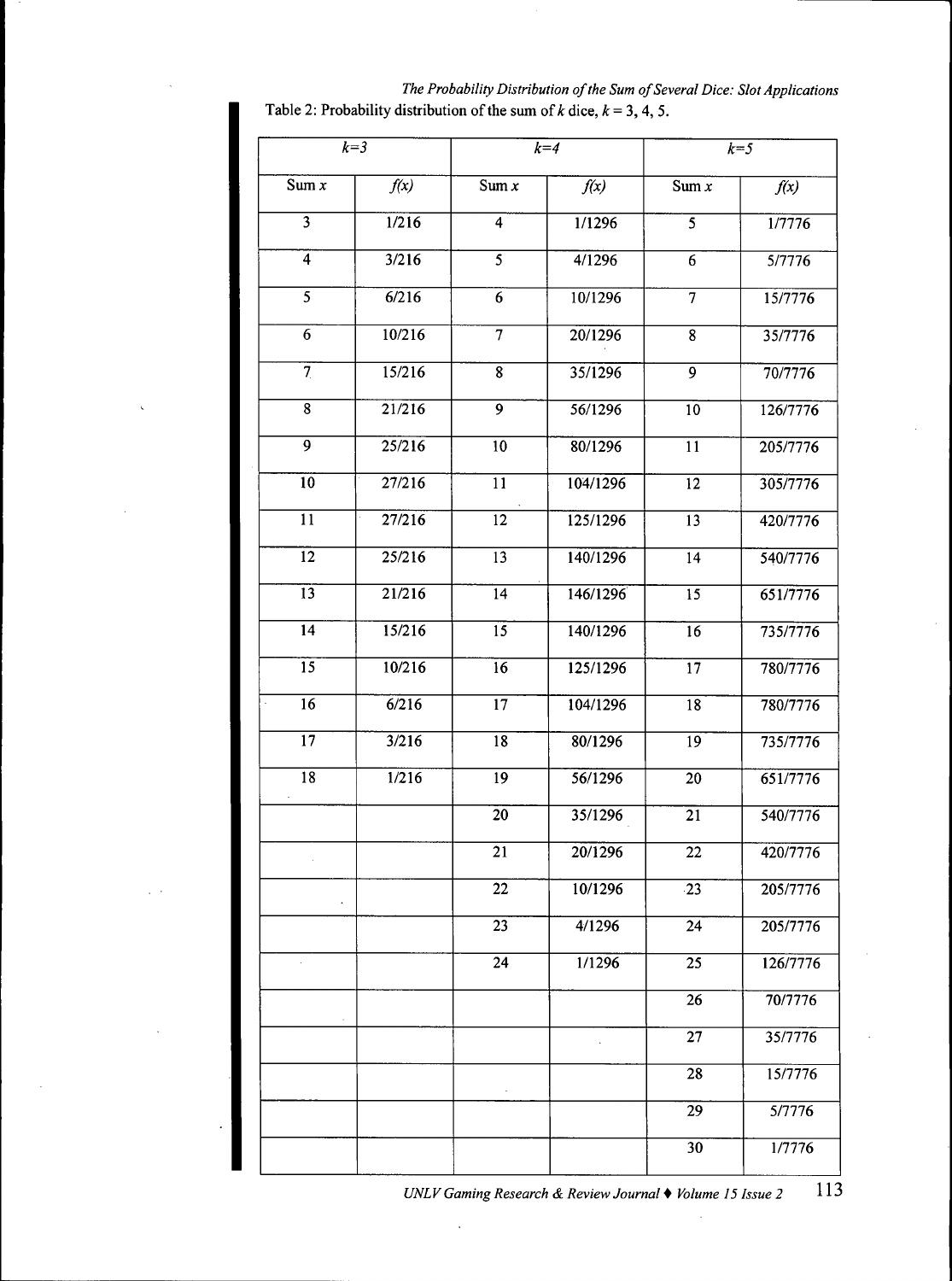## **A Recursion Formula for the Probability Distribution of the Sum of** *k* **Dice**

In this section we derive a recursion formula for the probability distribution of the sum of  $j$  dice, using the probability distribution of the sum of  $j-1$  dice.

Let  $X_j$  represent the number that comes up when  $j$ -th fair die is rolled,

 $j = 1, 2, \dots, k$ . The probability distribution of each  $X_j$  is given by:

$$
f(x) = \begin{cases} \frac{1}{6} & x = 1, 2, \dots, 6 \\ 0 & \text{otherwise} \end{cases}
$$

Let  $S_i = X_1 + X_2 + \cdots + X_j =$  sum of *J* dice, with probability distribution  $f_i(x) = P(S_i = x)$ .

The random variable  $S_i$  can take any integer value  $j, j+1, \ldots, 6j$ . Then the event

 $\{S_j = m\}$  can be expressed as:

$$
\begin{aligned} \left\{ S_j = m \right\} &= \left\{ S_{j-1} = m-1, x_j = 1 \right\} \cup \left\{ S_{j-1} = m-2, x_j = 2 \right\} \cup \\ &\cdots \cup \left\{ S_{j-1} = m-6, x_j = 6 \right\}, \qquad j \le m \le 6j. \end{aligned}
$$

Hence  $f_i(m) = f_{i-1}(m-1)f(1) + f_{i-1}(m-2)f(2) + \cdots + f_{i-1}(m-6)f(6)$ .

This gives us the recursion formula:

$$
f_j(m) = \frac{1}{6} \Big[ f_{j-1}(m-1) + f_{j-1}(m-2) + \cdots + f_{j-1}(m-6) \Big],
$$

where  $j = 1, 2, \dots, k$  and  $j \le m \le 6j$ .

We now illustrate how to use the above recursion formula to derive the probability distribution  $f_k(x)$  of the sum  $S_k$  of k fair dice; we assume that the probability distribution of *S^* has already been computed.

*Three fair dice*  $(k = 3)$ 

$$
f_3(3) = f_2(2) f(1) = \frac{1}{36} \times \frac{1}{6} = \frac{1}{216}
$$
  

$$
f_3(4) = f_2(3) f(1) + f_2(2) f(2) = \frac{(2+1)}{36} \times \frac{1}{6} = \frac{3}{216}
$$
  

$$
f_3(5) = f_2(4) f(1) + f_2(3) f(2) + f_2(4) f(3) = \frac{(3+2+1)}{36} \times \frac{1}{6} = \frac{6}{216}
$$

Proceeding in this manner, we can obtain  $f_3(m)$  for  $m = 6, 7, \dots, 18$ 

**11'+** *UNLV Gaming Research & Review Journal* • *Volume 15 Issue 2*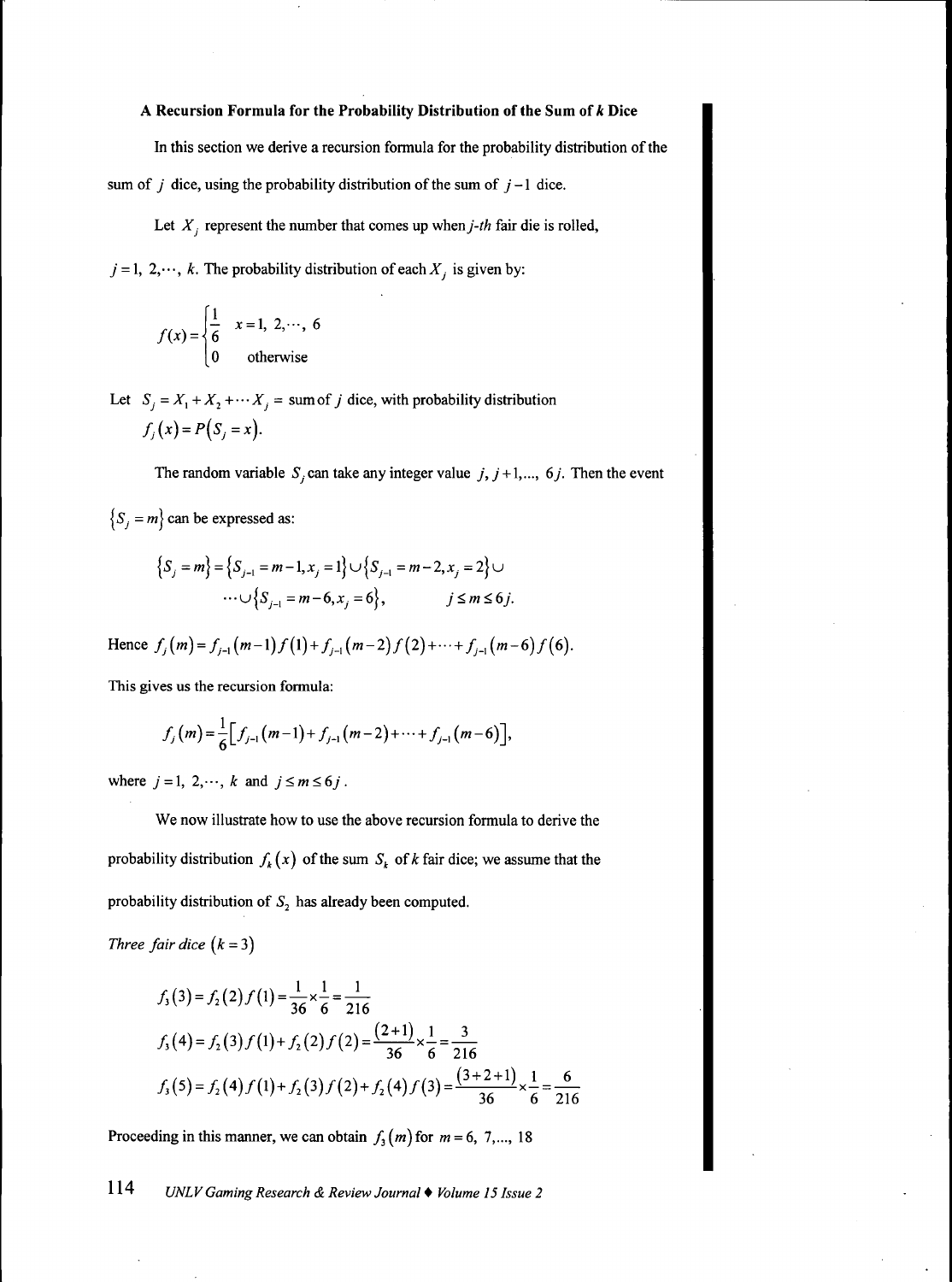*The Probability Distribution of the Sum of Several Dice: Slot Applications*

*Four fair dice*  $(k = 4)$ 

$$
f_4(4) = f_3(3) f(1) = \frac{1}{216} \times \frac{1}{16} = \frac{1}{1296}
$$
  

$$
f_4(5) = f_3(4) f(1) + f_3(3) f(2) = \frac{(3+1)}{216} \times \frac{1}{6} = \frac{4}{1296}
$$
  

$$
f_4(6) = f_3(5) f(1) + f_3(4) f(2) + f_3(3) f(3) = \frac{(6+3+1)}{216} \times \frac{1}{6} = \frac{10}{1296}
$$

Similarly  $f_4(m)$  can be computed for  $m = 7, 8, \dots, 24$ .

## A Slot Game Based on Dice

In the US casinos, slot machines are more popular than table games, occupying at least 80% of the floor space, and generating 70% - 75% of the gaming revenue (Hannum

*are more popular than table* 

and Cabot, 2005). A par sheet of a slot game shows all possible *In the US casinos, slot machines* outcomes from the slot game with their probabilities, the Expected are move popular than table. Value (EV) or Payback Percentage of the game, and typically the 95% Volatility Index (VI) which equals 1.96s, where s is the population *games, occupying at least* standard deviation of the slot game. The mathematical details of these 80% of the floor space, and calculations, however, are not available in the gaming literature. In this generating 70% - 75% of the paper, we develop a slot game based on five fair dice, and demonstrate *grear-1379 of the* how the EV, sd, and VI of a slot game are calculated.<br>*gaming revenue*. In this section we use the probability distribution

In this section, we use the probability distribution of the sum of 5 fair dice to develop a new slot game.

 $\mathbf{1}$ The game is played on a  $3 \times 5$  matrix. For each of the 15 cells, a fair die is rolled independently.

2) The sum of all 5 dice on a pay-line determines the payoff.

Table 3 shows the winning combinations and their payoff amounts. The 4-th column labeled EV is obtained by multiplying the probability column  $P(x)$  by the Pays column. The total of the 4-th column  $(0.943951)$  is the expected value (EV) or payback % of this  $\mathsf{pame}.$ game.

Table 3: Winning combinations and payoff amounts of the slot game

| Sum x           | P(x)     | Pays           | EV       |              |
|-----------------|----------|----------------|----------|--------------|
| 5               | 0.000129 | 300            | 0.03858  |              |
| 6               | 0.000643 | 60             | 0.03858  |              |
| 7               | 0.001929 | 20             | 0.03858  |              |
| 8               | 0.004501 | 10             | 0.04501  |              |
| 9               | 0.009002 | 5              | 0.04501  |              |
| 10              | 0.016204 | 3.596322*      | 0.058274 | FS           |
| $\overline{11}$ | 0.026363 | 2.277778**     | 0.060049 | <b>BONUS</b> |
| 12              | 0.039223 | $\overline{2}$ | 0.078447 |              |
| 14              | 0.069444 | 1              | 0.069444 |              |
| 21              | 0.069444 | 1              | 0.069444 |              |
| 23              | 0.039223 | $\mathbf{2}$   | 0.078447 |              |
| 24              | 0.026363 | 2.277778**     | 0.060049 | <b>BONUS</b> |
|                 |          |                |          |              |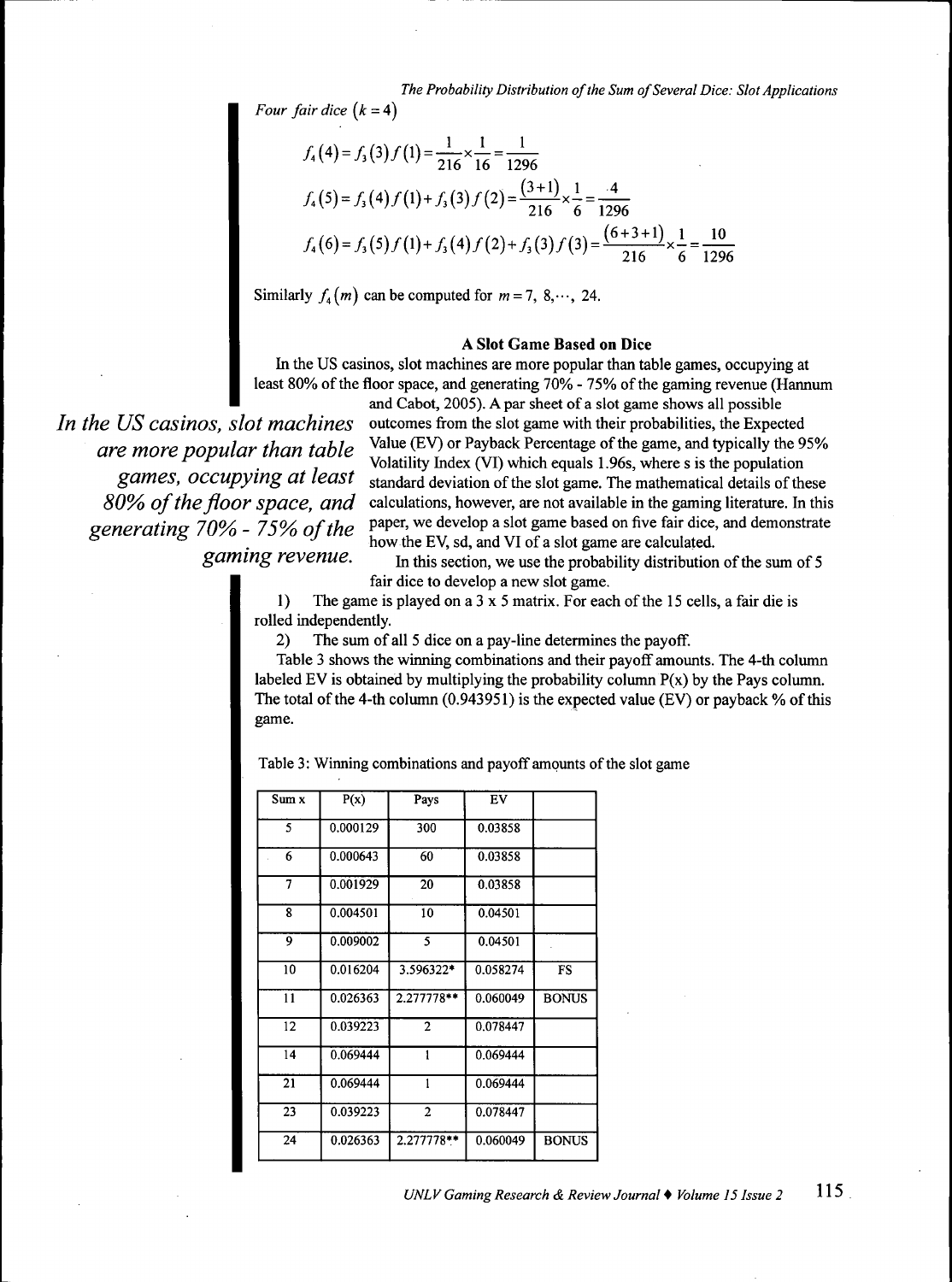| 25 | 0.016204 | 3.596322* | 0.058274 | FS |
|----|----------|-----------|----------|----|
| 26 | 0.009002 | 5         | 0.04501  |    |
| 27 | 0.004501 | 10        | 0.04501  |    |
| 28 | 0.001929 | 20        | 0.03858  |    |
| 29 | 0.000643 | 60        | 0.03858  |    |
| 30 | 0.000129 | 300       | 0.03858  |    |
|    |          | Total     | 0.943951 |    |

\* Since average number of free spins awarded to the player entering the Free Spin game

is 3.5, and the EV of the Free Spin game is 1.027521, the average number of credits won

during Free Spin game is  $3.5 \times 1.027521 = 3.596322$ .

\*\* This is the average number of credits won during the Bonus Game is 2.277778, as

A lower bound for the variance of the slot game is obtained by using *probability distribution of the* the average payoffs of the Free Spin and Bonus games in Table 3. This sum of 5 fair dice to develop a lower bound for the variance is 30.40433, and hence the lower bound for  $new$  slot game. thr standard deviation of the slot game is  $5.514013$ .<br>3) If the sum of 5 dice is 10 or 25, the FREE

*3)* If the sum of 5 dice is 10 or 25, the FREE SPIN FEATURE starts: A fair die is rolled, and if r comes up on the die, the player is awarded *r* Free Spin Games ( $r = 1, 2, ..., 6$ ). The average number of Free Spin games awarded to the player who enters the Free Spin game is 3.5.

Table 4 shows the winning combinations and their payoff amounts of the free spin game. The total of the 4-th column  $(1.027521)$  is the EV of the free spin game.

Table 4: Winning combinations and payoff amounts of the Free Spin game

| Sum x | P(x)     | Pays           | EV       |
|-------|----------|----------------|----------|
|       |          |                |          |
| 5     | 0.000129 | 300            | 0.03858  |
| 6     | 0.000643 | 60             | 0.03858  |
| 7     | 0.001929 | 20             | 0.03858  |
| 8     | 0.004501 | 10             | 0.04501  |
| 9     | 0.009002 | 5              | 0.04501  |
| 10    | 0.016204 | 5              | 0.081019 |
| 11    | 0.026363 | 3              | 0.07909  |
| 12    | 0.039223 | $\overline{2}$ | 0.078447 |
| 14    | 0.069444 | $\mathbf{I}$   | 0.069444 |
| 21    | 0.069444 | 1              | 0.069444 |
| 23    | 0.039223 | 2              | 0.078447 |
| 24    | 0.026363 | 3              | 0.07909  |

shown in Step 4 below.<br>*In this section, we use the*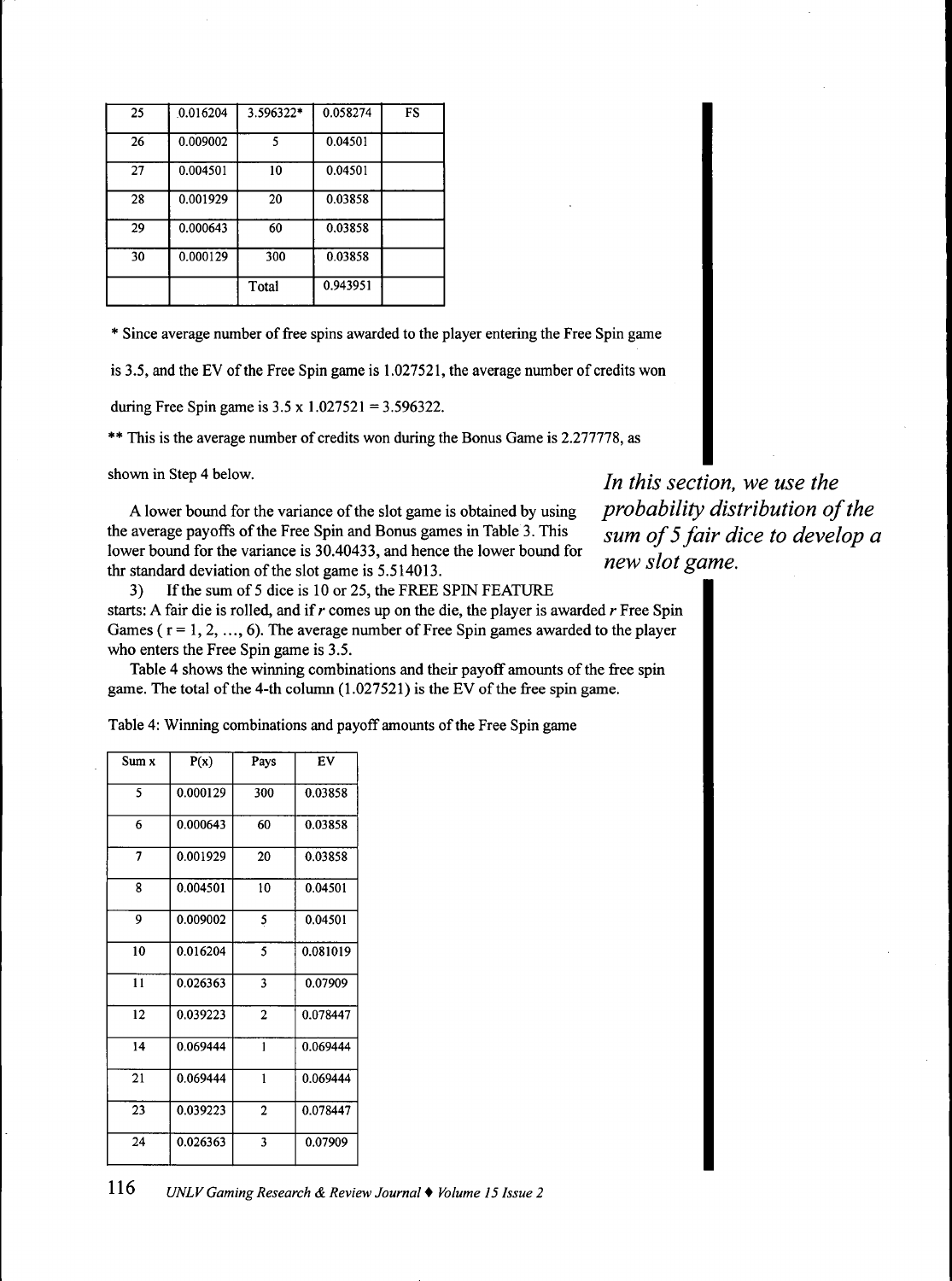| 25 | 0.016204 | 5     | 0.081019 |
|----|----------|-------|----------|
| 26 | 0.009002 | 5     | 0.04501  |
| 27 | 0.004501 | 10    | 0.04501  |
| 28 | 0.001929 | 20    | 0.03858  |
| 29 | 0.000643 | 60    | 0.03858  |
| 30 | 0.000129 | 300   | 0.03858  |
|    |          | Total | 1.027521 |

*The Probability Distribution of the Sum of Several Dice: Slot Applications*

4) If the sum of 5 dice is 11 or 24, the player enters the BONUS GAME. In the BONUS GAME, 2 fair dice are rolled and the sum on the 2 dice determines the bonus award won, as shown in Table 5.

Table 5: Payoffs won by player in Bonus Game

| sum s                   | P(s)     | Pays           | EV       |
|-------------------------|----------|----------------|----------|
| $\overline{2}$          | 0.027778 | 6              | 0.166667 |
| 3                       | 0.055556 | 5              | 0.277778 |
| $\overline{\mathbf{4}}$ | 0.083333 | 3              | 0.25     |
| 5                       | 0.111111 | $\overline{2}$ | 0.222222 |
| 6                       | 0.138889 | $\mathbf{1}$   | 0.138889 |
| 7                       | 0.166667 | 1              | 0.166667 |
| 8                       | 0.138889 | 1              | 0.138889 |
| 9                       | 0.111111 | $\overline{2}$ | 0.222222 |
| 10                      | 0.083333 | 3              | 0.25     |
| $\overline{11}$         | 0.055556 | 5              | 0.277778 |
| 12                      | 0.027778 | 6              | 0.166667 |
|                         |          | Total          | 2.277778 |

NOTE: The volatility index of a slot game at 95% confidence is given by

$$
VI = 1.96 \times \sigma = 1.96 \times 5.51 = 10.8
$$

where 1.96 is the value from the standard normal probability table corresponding to 95% confidence, and  $\sigma$  is the standard deviation (sd) of the slot game. The VI is used to calculate the 95% confidence interval for payback% of a slot machine by the formula

$$
Payback\% \pm \frac{VI}{\sqrt{n}} \times 100
$$